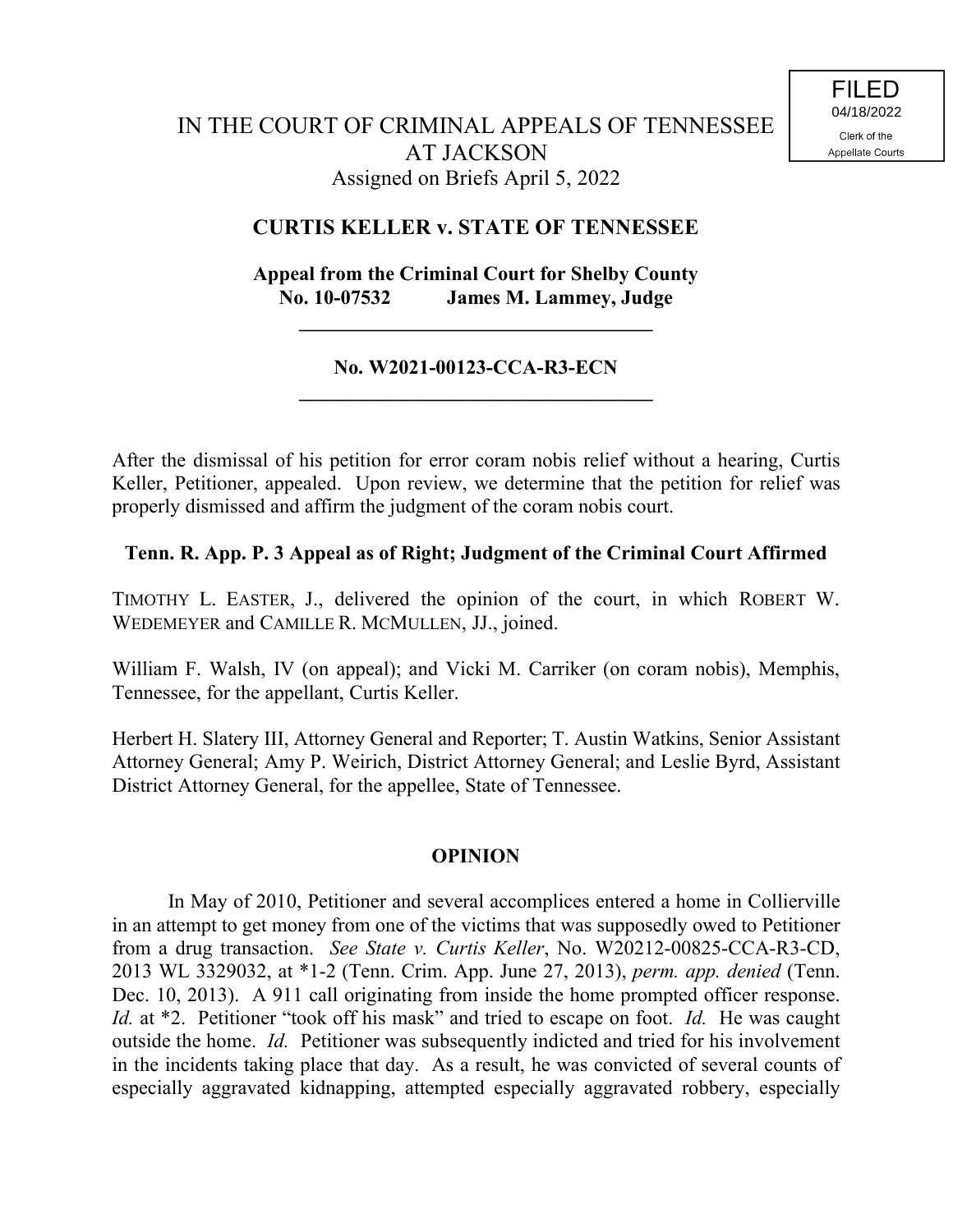aggravated burglary, and three counts of aggravated assault. *Id.* As a result of the convictions, he received a total effective sentence of 240 years in incarceration. *Id.* On direct appeal, Petitioner's conviction for employing a firearm during the commission of a dangerous felony was reversed based on the fact that possessing or employing a firearm was an element of especially aggravated kidnapping, and the conviction for especially aggravated burglary was reduced to aggravated burglary because the same act of causing serious bodily injury to one victim was the basis for both especially aggravated burglary and attempted especially aggravated robbery. *Id.* As a result, Petitioner's total effective sentence was reduced to 210 years. This Court later affirmed the denial of post-conviction relief. *See Curtis Keller v. State*, No. W2016-00416-CCA-R3-PC, 2018 WL 801537, at \*1 (Tenn. Crim. App. Feb. 8, 2018), *perm. app. denied* (Tenn. May 18, 2018).

In an unrelated case that went to trial after the Collierville home invasion, stemming from a home invasion in Germantown in May of 2008, Petitioner was convicted of several crimes, resulting in a total effective sentence of 300 years in incarceration. *State v. Curtis Keller*, No. W2012-01457-CCA-R3-CD, 2013 WL 6021332, at \*1 (Tenn. Crim. App. Nov. 6, 2013), *remanded* (Tenn. Feb. 11, 2014). On direct appeal in the Germantown case, Petitioner unsuccessfully challenged the chain of custody regarding the admission of a ski mask found in the getaway vehicle that contained his DNA. *Id.* at \*16-17. In a subsequent appeal from the denial of post-conviction relief, this Court determined that trial counsel was not ineffective for failing to contest the validity of the DNA found in the ski mask. *Curtis Keller v. State*, No. W2020-00590-CCA-R3-PC, 2021 WL 2886338, at \*10 (Tenn. Crim. App. July 9, 2021), *perm. app. denied* (Tenn. Oct. 15, 2021).

Petitioner ultimately filed a petition for writ of error coram nobis in the Germantown case, arguing that he had newly discovered evidence of a TBI report that had not been disclosed that identified a match between an older sample of his DNA (obtained in 2009) and the DNA on the ski mask. *Curtis Keller v. State*, No. W2019-01652-CCA-R3-ECN, 2021 WL 1699277, at \*2-3 (Tenn. Crim. App. Jan. 27, 2021), *perm. app. denied* (Tenn. May 14, 2021). The DNA sample in the TBI report (from 2009) was based on a different DNA sample from the sample used in the DNA match that was ultimately introduced at trial (from 2011). *Id.* at \*2. The trial court denied the writ summarily. On appeal, this Court affirmed the denial of the writ because the TBI report was "the very definition of cumulative evidence" that could not have benefitted Petitioner. *Id.* at \*5.

Now, in the Collierville case, Petitioner filed the subject petition for writ of error coram nobis in January of 2020. In the petition, he claimed that during the error coram nobis proceedings in the Germantown case, he discovered new evidence in the Collierville case in the form of evidence logs that showed the ski mask was tested by the TBI. Petitioner claimed that had he known of the evidence logs at the Collierville trial, he could have impeached the lead detective's testimony that the ski mask from the crime scene was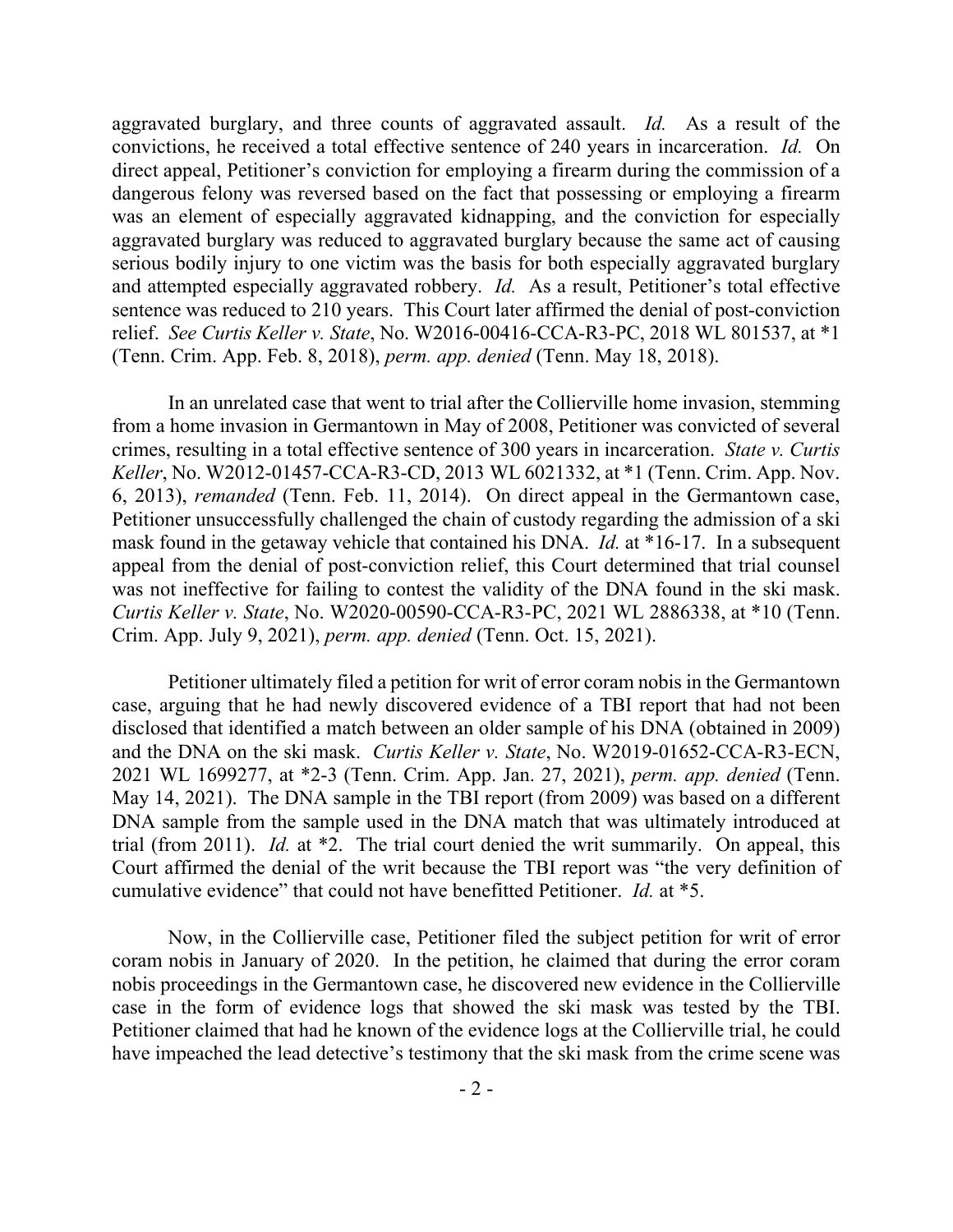not tested for DNA. The State responded to the petition by filing a motion to dismiss the petition as untimely and a response arguing that even if the petition were to be considered timely, Petitioner was not entitled to relief on the merits.

Petitioner filed two amended petitions with the assistance of counsel. In each of those petitions, he argued that DNA evidence was admitted even though the "chain of custody was not clearly established." The State responded to the amended petitions, pointing out that the ski mask in the Collierville case was not tested for DNA evidence and that DNA evidence from an unrelated case was not relevant.

The coram nobis court held a hearing on the motion to dismiss at which counsel for Petitioner explained that there was a "chain of custody issue in the collection of some of this evidence . . . used to get a hit on the [Germantown] case." Petitioner felt that the cases were connected because they used the ski mask and DNA sample from the Collierville case to "tie him to the [Germantown] case." The prosecutor disagreed, explaining that the cases were not connected other than that after Petitioner's arrest in the Collierville case, a routine DNA sample was taken that matched a DNA profile on the ski mask from the Germantown case. Counsel for Petitioner responded that Petitioner's family was concerned about the "chain of custody on the particulars" without further explanation and rested on his "pleading."

The coram nobis court entered an order dismissing the petition and denying relief. Without acknowledging the untimeliness of the petition, the coram nobis court determined that the factual allegations outlined in the petition did not meet the requirements for the writ because "even if true, would [not] have affected the proof." The court went on to find that Petitioner failed to demonstrate: (1) that any exonerating evidence exists; (2) that even if such evidence exists that it was newly discovered and Petitioner was without fault in presenting it in a prior proceeding; and (3) that if the evidence existed and was admitted that it would not have affected the outcome of the trial. Petitioner appeals the dismissal of the petition.

#### *Analysis*

On appeal, Petitioner contends that the coram nobis court abused its discretion by summarily dismissing the petition for relief because the court did not understand his claim. Specifically, Petitioner argues that he is not relitigating the claim raised in the error coram nobis proceedings from the Germantown case. Instead, Petitioner insists that he is raising a new claim regarding the impeachment value of the evidence logs for the ski mask found in the Collierville case. The State argues that the petition for error coram nobis relief is untimely, that Petitioner abandoned the impeachment claim when he amended his petition,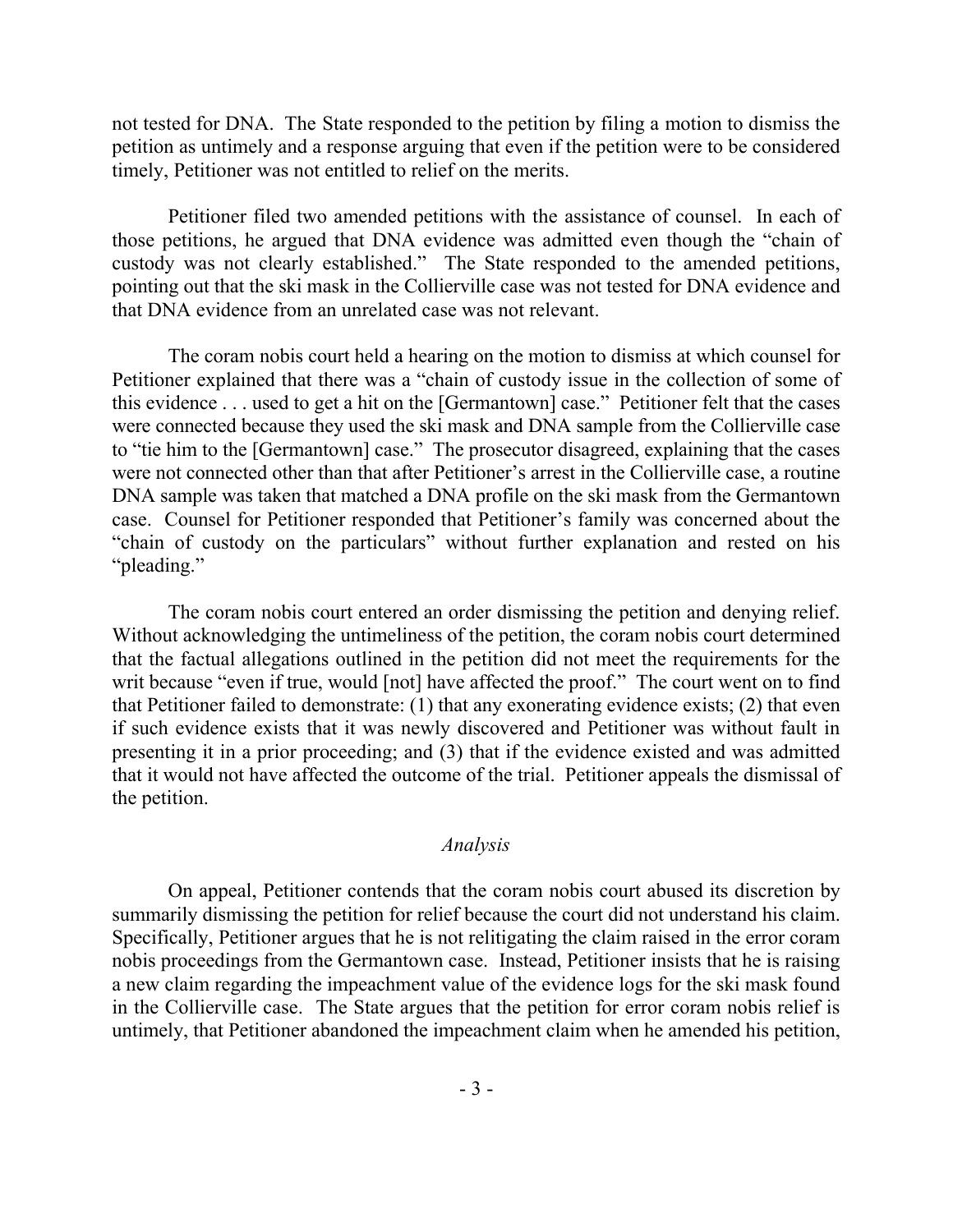and that the coram nobis court properly denied relief because Petitioner was merely attempting to relitigate an issue previously determined in the Germantown case.

A writ of error coram nobis lies "for subsequently or newly discovered evidence relating to matters which were litigated at the trial if the judge determines that such evidence may have resulted in a different judgment, had it been presented at the trial." T.C.A. § 40-26-105(b); *State v. Hart*, 911 S.W.2d 371, 374 (Tenn. Crim. App. 1995). The writ of error coram nobis is "an *extraordinary* procedural remedy," designed to fill "only a slight gap into which few cases fall." *State v. Mixon*, 983 S.W.2d 661, 672 (Tenn. 1999) (emphasis in original). In order to seek coram nobis relief, a petitioner must "establish[] that the petitioner was 'without fault' in failing to present the evidence at the proper time." *Harris v. State*, 102 S.W.3d 587, 592-93 (Tenn. 2003). To be considered "without fault," the petitioner must show that "the exercise of reasonable diligence would not have led to a timely discovery of the new information." *State v. Vasques*, 221 S.W.3d 514, 527 (Tenn. 2007). The coram nobis court will then determine "whether a reasonable basis exists for concluding that had the evidence been presented at trial, the result of the proceedings might have been different." *Id.* at 526.

A petition for a writ of error coram nobis must be filed within one year after the judgment becomes final. T.C.A. § 27-7-103. For the purposes of coram nobis relief, a judgment becomes final thirty days after the entry of the judgment in the trial court if no post-trial motion is filed, or upon entry of an order disposing of a timely filed post-trial motion. *Mixon*, 983 S.W.2d at 670. It has been the "longstanding rule that persons seeking relief under the writ must exercise due diligence in presenting the claim." *Id.* "Although the State bears the burden of raising the statute of limitations as an affirmative defense, its failure to do so does not necessarily result in a waiver" so long as "the opposing party is given fair notice of the defense and an opportunity to rebut it.'" *Wilson v. State*, 367 S.W.3d 229, 234 (Tenn. 2012) (quoting *Sands v. State*, 903 S.W.2d 297, 299 (Tenn. 1995)).

Despite the one-year statute of limitations, due process considerations may require tolling the statute of limitations. *Harris*, 301 S.W.3d at 145 (citing *Workman v. State*, 41 S.W.3d 100, 103 (Tenn. 2001)). Our supreme court has held that, "before a state may terminate a claim for failure to comply with procedural requirements such as statutes of limitations, due process requires that potential litigants be provided an opportunity for the presentation of claims at a meaningful time and in a meaningful manner." *Workman*, 41 S.W.3d at 102 (quoting *Burford v. State*, 845 S.W.2d 204, 208 (Tenn. 1992)). A court must balance the State's interest in preventing stale and groundless claims with the petitioner's interest in obtaining a hearing to present a later-arising ground for relief. *Harris*, 301 S.W.3d at 145 (citing *Workman*, 41 S.W.3d at 103). As a general rule, the claim at issue must not have existed during the limitations period to trigger due process consideration. *Seals v. State*, 23 S.W.3d 272, 278 (Tenn. 2000). Ignorance as to the existence of a claim